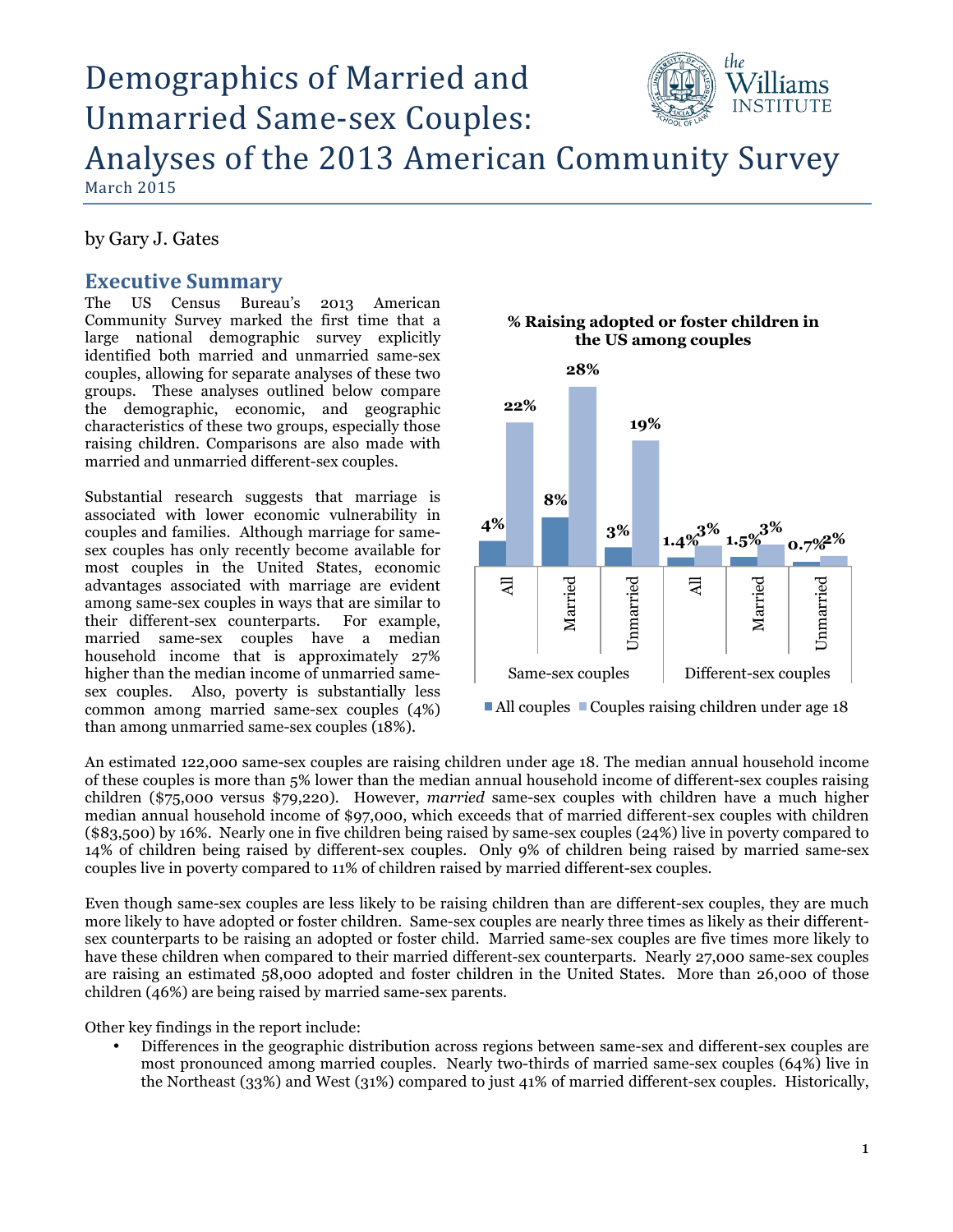these are the two parts of the country where marriage for same-sex couples has been more widely available.

- In total, 23% of individuals in same-sex couples are members of racial or ethnic minorities. This is true for both married and unmarried same-sex couples. By comparison, an estimated 26% of those in married different-sex couples are racial or ethnic minorities compared to 36% in unmarried different-sex couples.
- Homeownership is higher among married couples for both same-sex and different-sex couples. More than 71% of married same-sex couples own their home compared to 65% of unmarried same-sex couples. Among different-sex couples, the difference is 80% versus 41%.
- Married same-sex couples are more likely to have children than their unmarried counterparts. More than a quarter (27%) of married same-sex couples have children under age 18 compared to 15% of unmarried same-sex couples. A third of children being raised by same-sex couples (34%), approximately 71,000, were being raised by a married couple in 2013. In states where same-sex couples could legally marry in that year, more than half of the children being raised by same-sex couples (51%) had married parents.
- More than three-quarters of same-sex couples raising children under age 18 are female (77%). Among married same-sex couples with children, the proportion of female couples is lower at 71%. Female couples comprise 81% of unmarried same-sex couples with children.
- More than a third (35%) of women in same-sex couples who are a racial or ethnic minority are raising a child under age 18 compared to 24% of their White counterparts. For men, the same comparison is 16% versus 6%.

# **Introduction**

Marriage for same-sex couples in the United States has only become widely available in the last year (2014), so data that allows for separate analyses of married and unmarried same-sex couples has been limited. An additional challenge to such analyses has been that prior to the release of the 2013 American Community Survey (ACS) data, the US Census Bureau reported married same-sex couples as "unmarried partners," making separate analyses of married same-sex couples difficult.

In the 2013 ACS, same-sex couples are treated the same as their different-sex counterparts, so married same-sex couples can be identified. These analyses consider the demographic, economic, and geographic characteristics of married and unmarried same-sex couples, especially those raising children. Comparisons are made with their different-sex counterparts.

# **Data and methodology**

These analyses use the Public Use Microdata Sample (PUMS) from the 2013 American Community Survey. Couple households are defined as such when a householder (Person 1 on the survey form) identifies another individual in the household who is aged 16 or older as his or her "husband/wife" or "unmarried partner." Respondents also provide information about the sex of the householder and spouse or partner such that same-sex and differentsex couples can be identified.

Prior analyses of same-sex couples using US Census Bureau data have documented difficulties associated with accurate measurement, particularly of married same-sex couples (Gates and Steinberger, 2009; O'Connell and Feliz, 2011; Cohn, 2014). These

difficulties occur when very small portions of surveys from different-sex couple households include miscodes in the sex of the spouses or partners such that they appear to be a same-sex couple. Even small numbers of such miscodes among differentsex couples mean that a relatively large portion of the same-sex couple sample includes miscoded different-sex couples. Since nearly 90% of differentsex couples are married, the accuracy of the married same-sex couple sample has been shown to be more compromised.

These analyses make several adjustments to the data to improve the likelihood that observed same-sex couples, particularly married same-sex couples, are not different-sex couples miscoded as same-sex couples. These adjustments remove responses from the sample that are most likely to be comprised of miscoded different-sex couples. Several of the adjustments remove households where responses to key variables used to determine if a couple is samesex or different-sex and if a couple is married or not have been "allocated." Census Bureau procedures allocate a variable if the original response was missing or there was an anomaly in the response. In those cases, statistical procedures are used to assign the most likely accurate response.

The adjustment procedure for these analyses removes responses from the analytical sample if:

- The sex of a partner or spouse in a same-sex or different-sex couple is allocated.
- The marital status of a partner or spouse in a same-sex or different-sex couple is allocated.
- Spouses in same-sex and different-sex couples report being currently married but record different years when the marriage occurred.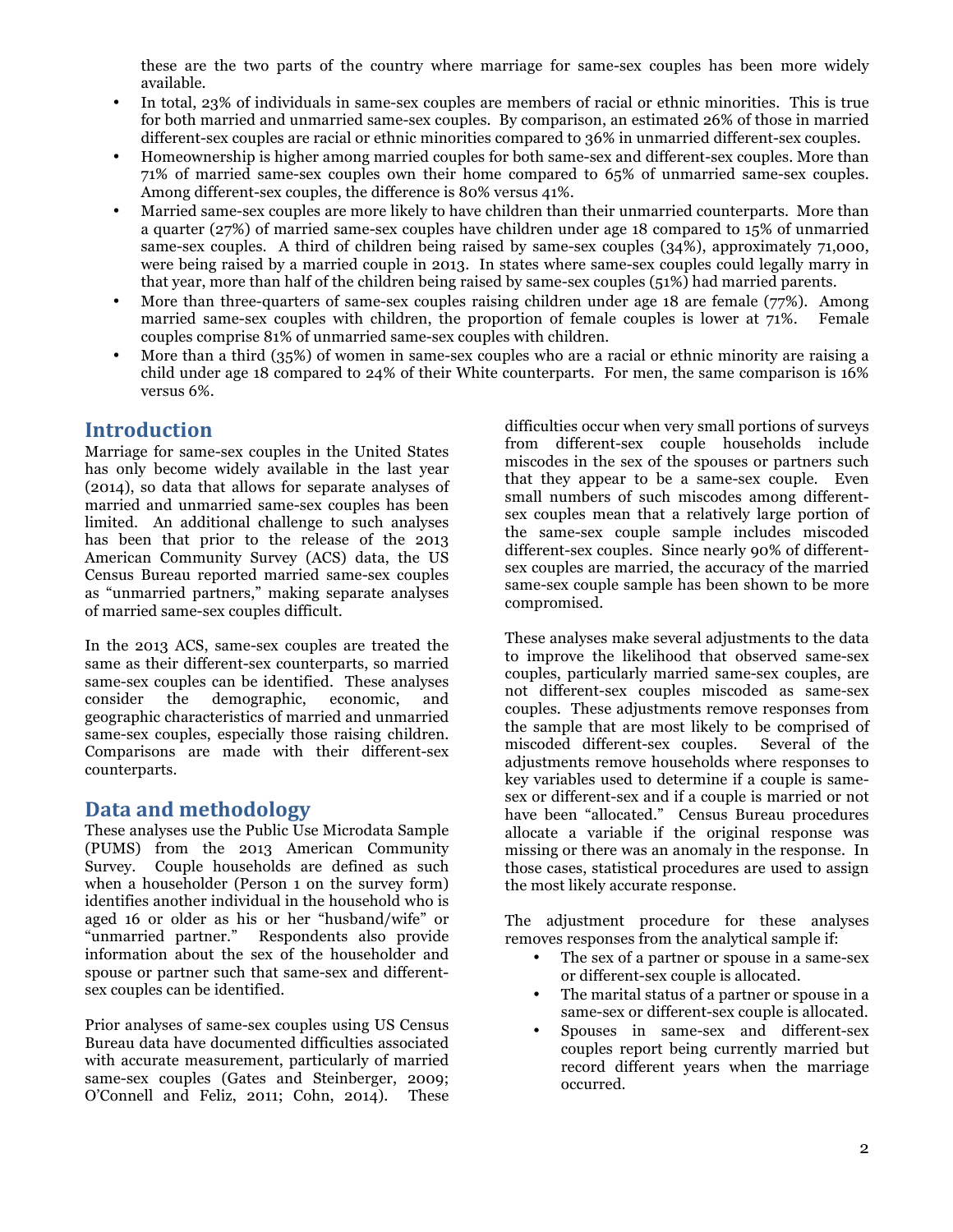• Spouses in same-sex couples report that their marriage occurred prior to 2004, when Massachusetts became the first state to permit same-sex couples to marry.

It is possible that the adjustment procedure removes a small number of valid same-sex couples who report being married prior to 2004. Same-sex couples have been able to legally marry in some countries outside of the US since 2001. Further, some couples who had civil unions, registered domestic partnerships, or commitment ceremonies could report the dates of those occasions (regardless of when a legal marriage actually occurred) as some of those statuses automatically converted to marriage or couples just view those dates as more significant than the date of a legal marriage.

The 2013 ACS PUMS includes 617,090 married different-sex couple households and 8,340 same-sex couple households, of which 3,102 are married and 5,238 are unmarried. The adjustment procedure removes 48,506 married different-sex households from the analyses (nearly 8%). It removes 2,346 same-sex couple households (married and unmarried), accounting for 28% of the original sample. This is consistent with prior estimates of the portion of same-sex couples that are likely miscoded different-sex couples (Gates and Steinberger, 2009; O'Connell and Feliz, 2011). Also consistent with prior analyses of the accuracy of same-sex couple samples in Census Bureau data, the adjustment results in proportionally more observations being removed among married samesex couples (55%) than among unmarried same-sex couple households (12%).

# **Demographics of married and unmarried couples**

Analyses of the 2013 National Health Interview Survey (NHIS) indicate that in the United States there are approximately 690,000 same-sex couples (including both married and unmarried couples), meaning that nearly 1.4 million Americans are members of a same-sex couple. The NHIS analyses suggested that an estimated 130,000 same-sex couples (19%) were married (Gates 2014).

Because of the challenges associated with accurate measurement of same-sex couples in the ACS and the necessity of adjusting samples to improve the validity of the same-sex couple sample, it is difficult to use the ACS PUMS data to provide accurate estimates of the number of married and unmarried same-sex couples. However, similar to the findings from the 2013 NHIS, the adjusted ACS data suggest that an estimated 21% of same-sex couples were married.

# **Geography**

Analyses from Census 2010 showed that same-sex couples were present in 93% of counties in the US (Gates and Cooke 2011). The 2013 ACS data show that same-sex couples are present in all regions of the country. However, the distribution of same-sex couples across those regions is somewhat different from the distribution of different-sex couples.

#### **Figure 1. Regional distribution of same-sex and different-sex couples, by marital status.**



Compared to different-sex couples, same-sex couples are somewhat more likely to live in the Northeast and West and less likely to live in the South and Midwest (see Figure 1). The differences could be related to two factors. First, same-sex couples may be more likely than their different-sex counterparts to factor in social and legal acceptance toward samesex couples and LGBT people more generally in decisions about where to live. The social and legal climate for LGBT people is generally more supportive in the Northeast and West, perhaps meaning that disproportionate numbers of same-sex<br>couples have located there. The differential couples have located there. willingness among same-sex couples to report themselves as such that is related to social and legal acceptance could be a second factor that explains the geographic patterns. It may be that greater acceptance in the Northeast and West results in proportionately more same-sex couples in those regions being willing to identify as such.

Not surprisingly, the differences in geographic distribution across regions between same-sex and different-sex couples are most pronounced among married couples. Nearly two-thirds of married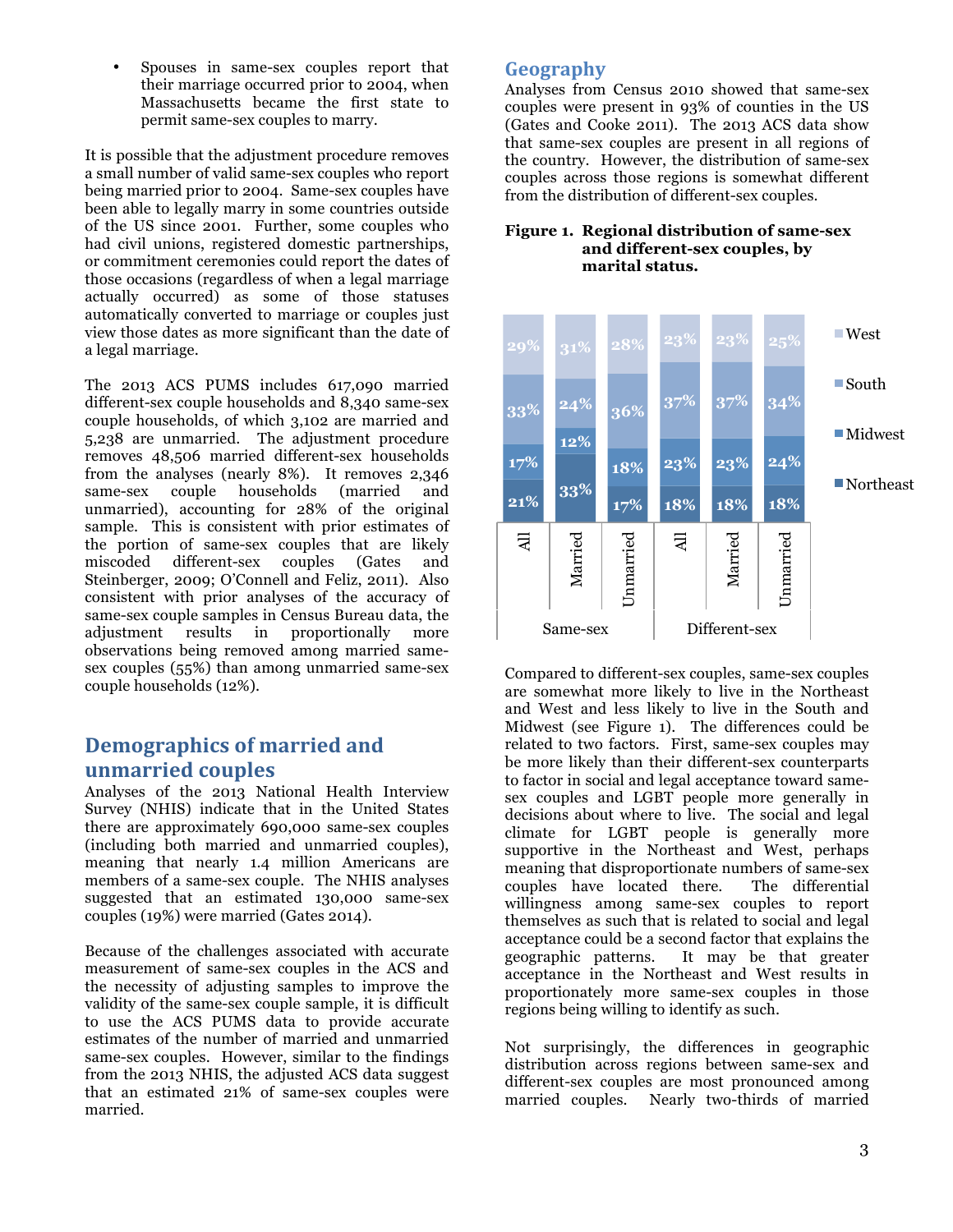same-sex couples (64%) live in the Northeast (33%) and West (31%) compared to just 41% of married different-sex couples. These are the two regions of the country where marriage for same-sex couples has been more widely available. These estimates imply that in 2013, 34% of same-sex couples in the Northeast were married, as were 23% in the West, 16% in the Midwest and 15% in the South.

### **Sex, Age, and Race/Ethnicity**

A small majority of same-sex couples (married and unmarried) are female (51%), although a higher proportion of married same-sex couples is female (53%) compared to unmarried same-sex couples  $(50\%).$ 

**Figure 2. Average age of individuals in samesex and different-sex couples, by marital status.**



The average age of individuals in same-sex couples (married and unmarried) in the United States is nearly five years younger than that of individuals in different-sex couples: 44.8 and 49.7 years old, respectively (see Figure 2). Those in married couples (both same-sex and different-sex) are older than their unmarried counterparts, but the age gap is much wider among different-sex couples than among same-sex couples. Individuals in married different-sex couples are, on average, 13 years older than their unmarried counterparts. The difference is less than a year among those in same-sex couples.

The racial and ethnic distributions of individuals in same-sex and different-sex married couples are similar. In total, 23% of individuals in same-sex couples are members of racial or ethnic minorities. This is true for both married and unmarried samesex couples (see Table 1).

While 27% of individuals in different-sex couples are racial or ethnic minorities, there are substantial

differences by marital status. An estimated 26% of those in married different-sex couples are racial or ethnic minorities compared to 36% in unmarried different-sex couples.

The proportions of same-sex couples (married and unmarried) within specific racial and ethnic groups are very similar to those among married differentsex couples, as well as all different-sex couples.

| Table 1. Race and ethnicity of individuals in |
|-----------------------------------------------|
| same-sex and different-sex couples,           |
| by marital status.                            |
|                                               |

|                      | Same-sex couples      |         |           |  |
|----------------------|-----------------------|---------|-----------|--|
|                      | All                   | Married | Unmarried |  |
| Non-White            | 23%                   | 23%     | 23%       |  |
| White                | 77%                   | 77%     | 77%       |  |
| African-American     | 6%                    | 6%      | 6%        |  |
| Latino/ $a$          | 11%                   | 10%     | 12%       |  |
| Am Ind/AK Nat        | 0.4%                  | 0.5%    | 0.4%      |  |
| Asian/Nat HI/Pac Isl | 3%                    | 4%      | 2%        |  |
| Other                | 2%                    | 2%      | 2%        |  |
|                      | Different-sex couples |         |           |  |
|                      |                       |         |           |  |
|                      | All                   | Married | Unmarried |  |
| Non-White            | 27%                   | 26%     | 36%       |  |
| White                | 73%                   | 74%     | 64%       |  |
| African-American     | 7%                    | 7%      | 11%       |  |
| Latino/a             | 13%                   | 12%     | 20%       |  |
| Am Ind/AK Nat        | $0.5\%$               | 0.4%    | 1.0%      |  |
| Asian/Nat HI/Pac Isl | 5%                    | 6%      | 2%        |  |

### **Socio-Economic Status**

Substantial research suggests that marriage is associated with lower levels of economic vulnerability in couples and families (e.g., Becker, 1981; Waite & Gallagher, 2001; Lerman, 2002). Even though the availability of marriage for samesex couples is relatively recent for most couples in the United States, economic advantages associated with marriage are evident among same-sex couples in ways that are similar to their different-sex counterparts.

Married same-sex couples have a median household income that is approximately 27% higher than the median income of unmarried same-sex couples (see Table 2). By comparison, married different-sex couples have a median household income that exceeds that of their unmarried counterparts by 46%.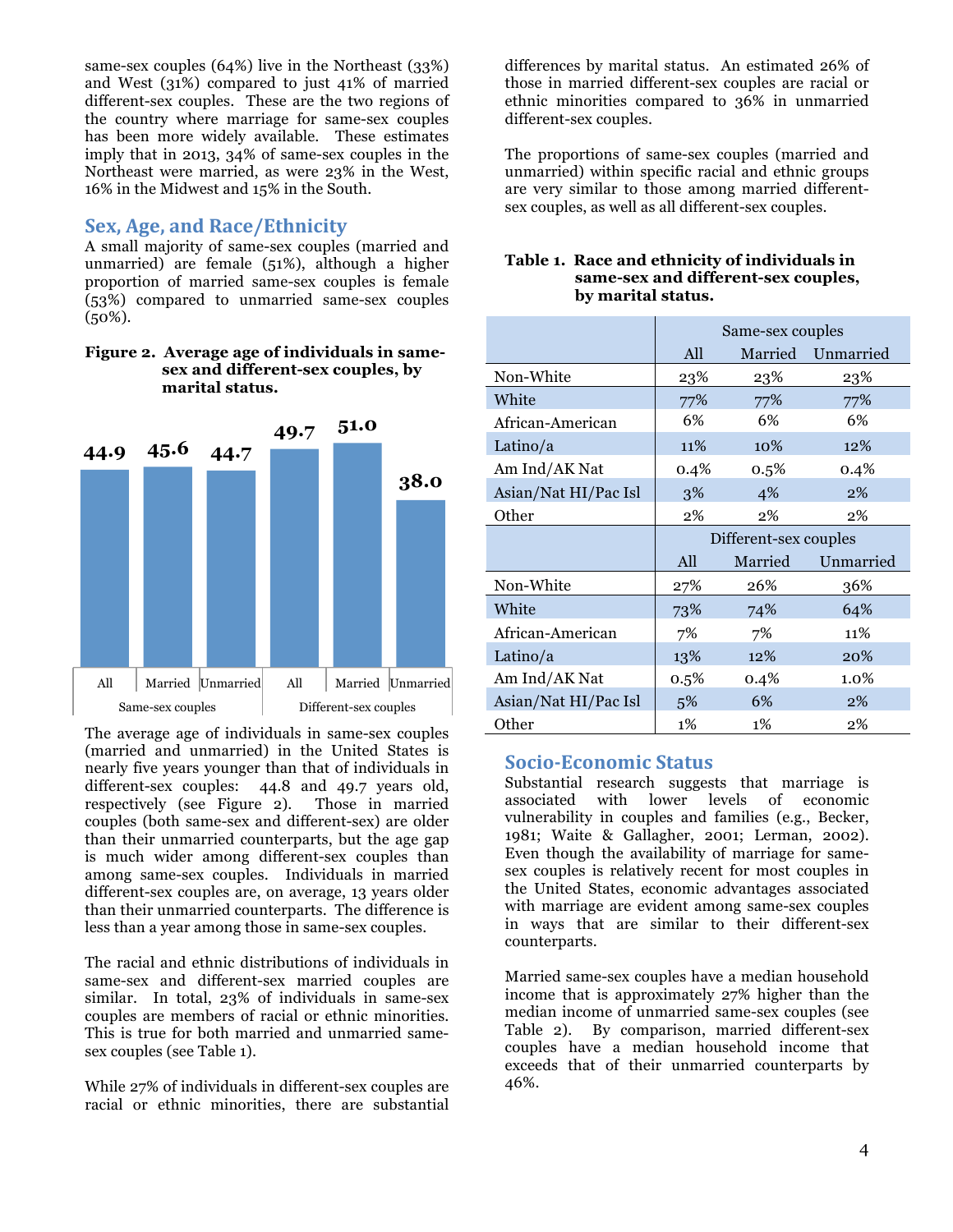Poverty is substantially less common among married same-sex couples (4%) than among unmarried same-sex couples (18%). The comparable poverty gap is even wider among different-sex couples at 6% and 30%, respectively.

Homeownership is higher among married couples for both same-sex and different-sex couples. More than 71% of married same-sex couples own their home compared to 65% of unmarried same-sex couples. Among different-sex couples, the difference is 80% versus 41%.

| Table 2. Household income, poverty, and |
|-----------------------------------------|
| home ownership among same-sex           |
| and different-sex couples, by marital   |
| status.                                 |

|                               | Same-sex couples      |           |           |
|-------------------------------|-----------------------|-----------|-----------|
|                               | All                   | Married   | Unmarried |
| Median<br>household<br>income | \$89,680              | \$106,000 | \$83,300  |
| % Living in<br>poverty        | 15%                   | 4%        | 18%       |
| % Home<br>ownership           | 66%                   | 71%       | 65%       |
|                               | Different-sex couples |           |           |
|                               |                       |           |           |
|                               | All                   | Married   | Unmarried |
| Median<br>household<br>income | \$75,600              | \$79,000  | \$54,000  |
| % Living in<br>poverty        | 8%                    | 6%        | 30%       |

# **Demographics of married and unmarried couples raising children**

Almost one in five same-sex couples (18%) are raising children under age 18 compared to 43% of different-sex couples. Same-sex couples raising children have, on average, 1.7 children in their home. Assuming that there are approximately 690,000 same-sex couples in the US, this implies that nearly 122,000 same-sex-couple households include almost 210,000 children under age 18 in their homes.

Married same-sex couples are more likely to have children than their unmarried counterparts. More than a quarter (27%) of married same-sex couples have children under age 18 compared to 15% of unmarried same-sex couples. The portion of couples raising children does not vary much by marital status among different-sex couples (see Figure 3).

### **Figure 3. Portion raising children under age 18 among same-sex and differentsex couples, by marital status.**



A third of children being raised by same-sex couples (34%), approximately 71,000, were being raised by a married same-sex couple. In states where same-sex couples could legally marry in 2013, more than half of the children being raised by same-sex couples (51%) had married parents.

In the debates about the effects of allowing same-sex couples to marry, the issue of whether allowing same-sex couples to marry might reduce the likelihood that children will be raised by married different-sex parents has been raised. In 2013, the portion of all children under age 18 being raised by married different-sex parents in the United States was slightly higher in states where same-sex couples could legally marry (65%) than in those where marriage was restricted to different-sex couples (64%). The average number of children under age 18 that different-sex married couples with children are raising is the same (1.9), regardless of the availability of marriage for same-sex couples.

### **Geography**

Like differences observed among all couples, samesex couples raising children under age 18 are more likely than their different-sex counterparts to live in the Northeast and West, but the differences are not as large among couples with children (see Figure 4).

The portion of same-sex couples raising children under age 18 does not vary very much across regions. An estimated 18% of same-sex couples are raising children in the Northeast, Midwest, and in the South. In the West, the figure is 17%.

Likely due to the availability of marriage for samesex couples, same-sex couples with children are much more likely than their different-sex counterparts to live in the Northeast (34% and 17%, respectively) and West (29% and 24%, respectively).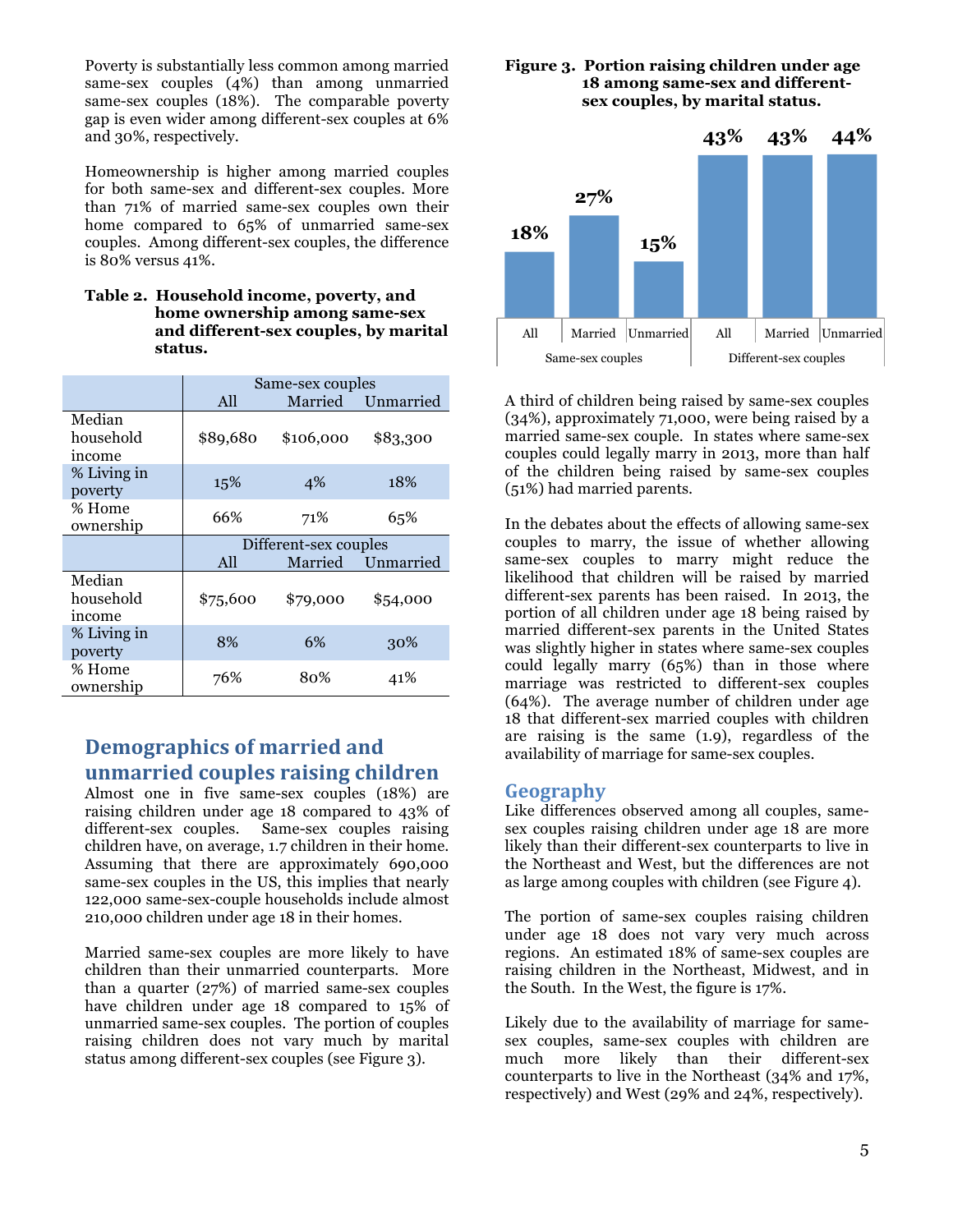Among married same-sex couples, 29% of those in the South are raising children compared to 28% in the Northeast and Midwest and 25% in the West. Among unmarried same-sex couples, 16% are raising children in the Midwest and South compared to 14% in the Northeast and West.

### **Figure 4. Regional distribution of same-sex and different-sex couples raising children under age 18, by marital status.**



### **Sex, Age, and Race/Ethnicity**

More than three-quarters of same-sex couples raising children under age 18 are female  $(77%)$ . Among married same-sex couples with children, the proportion female is lower at 71%. Female couples comprise 81% of unmarried same-sex couples with children.

Among all same-sex couples, 27% of female couples and 8% of male couples are raising children under age 18. Among married same-sex couples, 36% of female couples and 17% of male couples are raising children. The difference among unmarried same-sex couples is 24% and 6%, respectively.

Individuals in same-sex couples raising children are, on average, nearly 3 years younger than their different-sex counterparts. Among married couples, the gap is only 1.7 years. Individuals in same-sex unmarried couples with children are, on average, 3.4 years older than their counterparts in different-sex couples (see Figure 5).

#### **Figure 5. Average age of individuals in samesex and different-sex couples raising children under age 18, by marital status.**



Like different-sex couples, parenting by individuals in same-sex couples is more prevalent among racial and ethnic minorities. More than a third (34%) of those in same-sex couples raising children are racial or ethnic minorities. Among those in married samesex couples raising children, 32% are racial or ethnic minorities compared to 35% among those in unmarried same-sex couples with children (see Table 3).

Most racial and ethnic minorities in same-sex couples who are raising children are African-American (12%) or Latino/a (15%). Among different-sex couples raising children, 8% are African-American and 19% are Latino/a.

More than a third (35%) of racial or ethnic minority women in same-sex couples are raising children under age 18 compared to 24% of their White counterparts. For men, the same comparison is 16% versus 6%, respectively.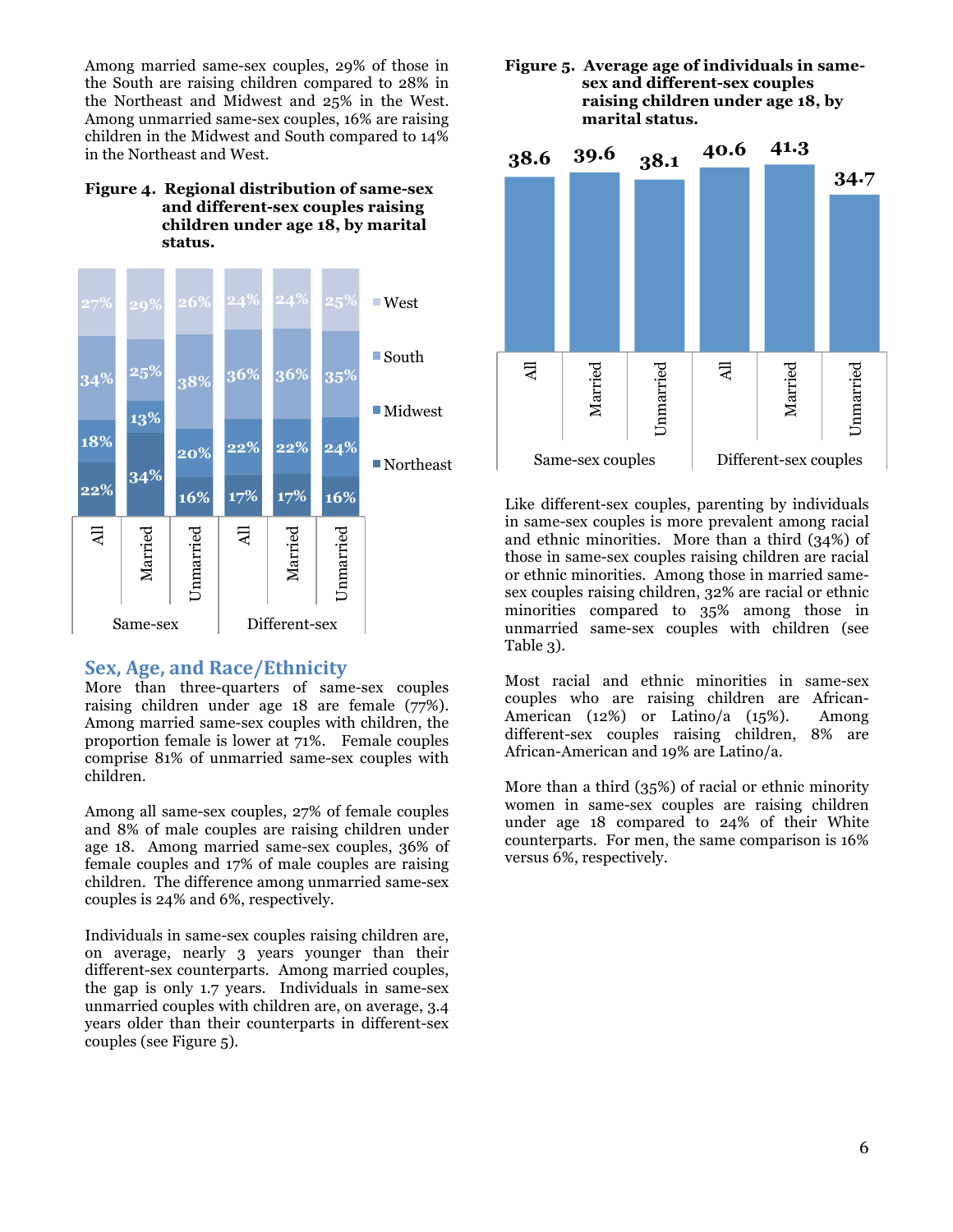#### **Table 3. Race and ethnicity of individuals in same-sex and different-sex couples raising children under age 18, by marital status.**

|                      | Same-sex couples |                       |           |
|----------------------|------------------|-----------------------|-----------|
|                      | All              | Married               | Unmarried |
| Non-White            | 34%              | 32%                   | 35%       |
| White                | 66%              | 68%                   | 65%       |
| African-American     | 12%              | 10%                   | 13%       |
| Latino/ $a$          | 15%              | 15%                   | 15%       |
| Am Ind/AK Nat        | 0.6%             | $0.5\%$               | 0.6%      |
| Asian/Nat HI/Pac Isl | 2%               | 4%                    | 2%        |
| Other                | 4%               | 2%                    | 4%        |
|                      |                  |                       |           |
|                      |                  | Different-sex couples |           |
|                      | All              | Married               | Unmarried |
| Non-White            | 36%              | 34%                   | 49%       |
| White                | 64%              | 66%                   | 51%       |
| African-American     | 8%               | 7%                    | 14%       |
| Latino/ $a$          | 19%              | 18%                   | 29%       |
| Am Ind/AK Nat        | 0.6%             | 0.5%                  | 1.2%      |
| Asian/Nat HI/Pac Isl | 7%               | 7%                    | $2\%$     |

### **Socio-Economic Status**

Same-sex couples with children evidence relatively high levels of economic vulnerability when compared to their different-sex counterparts, but this is largely due to economic vulnerability among unmarried same-sex couples.

#### **Table 4. Household income, poverty, and home ownership among same-sex and different-sex couples raising children under age 18, by marital status.**

|                                 | Same-sex couples      |          |           |  |
|---------------------------------|-----------------------|----------|-----------|--|
|                                 | All                   | Married  | Unmarried |  |
| Median household<br>income      | \$75,000              | \$97,000 | \$67,900  |  |
| % Children<br>living in poverty | 24%                   | 9%       | 32%       |  |
| % Home ownership                | 57%                   | 68%      | 52%       |  |
|                                 | Different-sex couples |          |           |  |
|                                 | All                   | Married  | Unmarried |  |
| Median household<br>income      | \$79,200              | \$83,550 | \$46,000  |  |
| % Children<br>living in poverty | 14%                   | 11%      | 44%       |  |
| % Home ownership                | 69%                   | 73%      | 36%       |  |

The median annual household income of same-sex couples (married and unmarried) with children under age 18 in the home is more than 5% lower than the median annual household income of different-sex couples with children (\$75,000 versus \$79,220), and 10% lower than the median annual income of married different-sex couples with

children (\$83,550). However, married same-sex couples with children have a much higher median annual household income of \$97,000, which exceeds that of married different-sex couples with children by 16%. Unmarried same-sex couples with children also have higher median household income than unmarried different-sex couples with children.

Poverty rates among children under age 18 being raised by same-sex couples also evidence economic disadvantage. Nearly one in five children being raised by same-sex couples (24%) live in poverty compared to 14% of children being raised by different-sex parents. However, only 9% of children being raised by married same-sex couples live in poverty compared to 11% of children raised by married different-sex couples. Poverty rates for children raised by unmarried couples are very high: 32% among those in same-sex couples and 44% among those in different-sex couples.

Home ownership is higher among different-sex couples with children (69%) than among same-sex couples with children (57%). But that gap narrows among married couples with children to 73% and 68%, respectively.

Same-sex couples with children evidence overall economic disadvantage when compared to their different-sex counterparts. This is partly because same-sex parents are more likely to be female and are younger than different-sex parent. Women and younger people experience increased economic vulnerability.

But among both married and unmarried couples with children, same-sex couples are not disadvantaged. This is because a much bigger proportion of different-sex couples with children are married (89%) compared to comparable same-sex couples (33%).

# **Adoption and Fostering**

The ACS data do not allow for a full assessment of the nature of relationships between parents and children in couples. Instead, the data provide information about how the householder (the person who completed the survey) is related to other members of the household, including all children under age 18 in the home.

Even though same-sex couples are less likely to be raising children than are different-sex couples, they are much more likely to have adopted or foster children. Nationally, same-sex couples are nearly three times as likely as their different-sex counterparts to be raising an adopted or foster child. Approximately 4% of same-sex couples have an adopted or foster child under age 18 compared to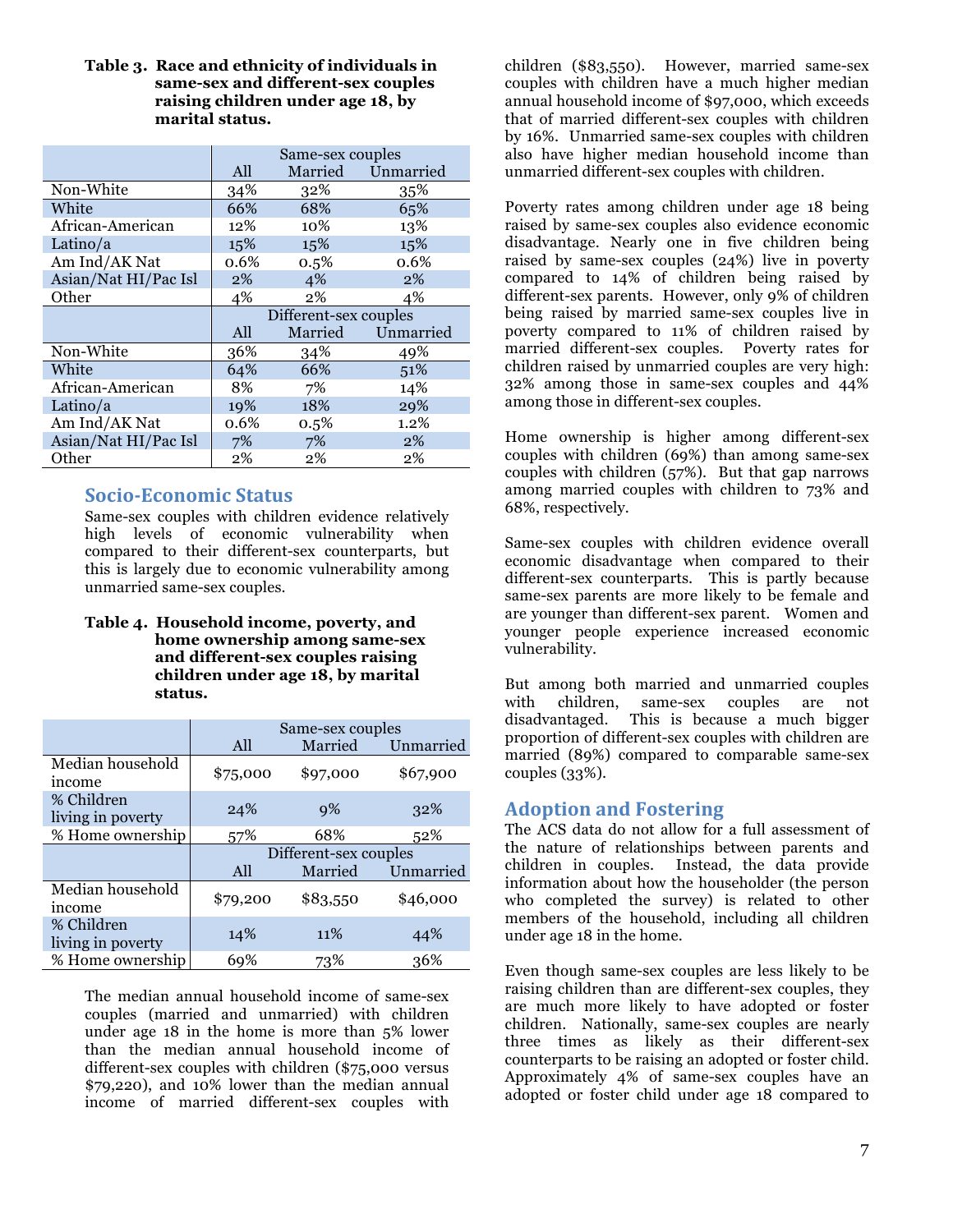1.4% of different-sex couples. Among married samesex couples, 8% have an adopted or foster child, making them five times more likely to have these children than their different-sex counterparts (see Figure 6).

#### **Figure 6. Percentage same-sex and differentsex couples raising adopted or foster children under age 18, by marital status and presence of children.**



 $\blacksquare$  All couples  $\blacksquare$  Couples raising children under age 18

These figures imply that nearly 27,000 same-sex couples are raising an estimated 58,000 adopted and foster children in the United States. As of 2013, more than 26,000 of those children (46%) were being raised by married same-sex parents.

The differences in adoption and fostering among same-sex and married different-sex couples are even greater when comparing couples with children under age 18. Nationally, among couples with children in the home, 22% of same-sex couples have an adopted or foster child compared to just 3% of different-sex couples. Nearly three in ten married same-sex couples with children (28%) are raising an adopted or foster child.

While a relatively large proportion of same-sex couples, particularly married couples, are raising adopted or foster children, most of their children (61%) are likely biologically related to one of their parents. More than half of the children being raised by same-sex couples are identified as the biological (51%) or step-child (10%) of one parent (see Table 5). Among different-sex couples, approximately 9 in

10 children are biological or step children and only about 2% are adopted or foster children.

More than one in four children under age 18 being raised by married same-sex couples (26%) are adopted or foster children. An estimated 16% of children being raised by unmarried same-sex couples are adopted or foster children.

Like their different-sex counterparts, married samesex couples are less likely to have grandchildren, siblings or other children in the home (8%) when compared to their unmarried counterparts (27%). Among different-sex couples, the comparable difference is 7% versus 14%.

#### **Table 5. Relationship to householder among children under age 18 in same-sex and different-sex couples, by marital status.**

|                               | Same-sex couples      |         |           |  |
|-------------------------------|-----------------------|---------|-----------|--|
|                               | All                   | Married | Unmarried |  |
| Biological                    | 51%                   | 55%     | 49%       |  |
| Adopted                       | 17%                   | 24%     | 14%       |  |
| Step                          | 10%                   | 11%     | 9%        |  |
| Foster                        | $2\%$                 | $2\%$   | 2%        |  |
| Grandchild, Sibling,<br>Other | 20%                   | 8%      | 27%       |  |
|                               | Different-sex couples |         |           |  |
|                               |                       |         |           |  |
|                               | All                   | Married | Unmarried |  |
| <b>Biological</b>             | 86%                   | 87%     | 77%       |  |
| Adopted                       | $2\%$                 | 2%      | $1\%$     |  |
| Step                          | 4%                    | 4%      | 7%        |  |
| Foster                        | 0.3%                  | $0.3\%$ | 0.2%      |  |